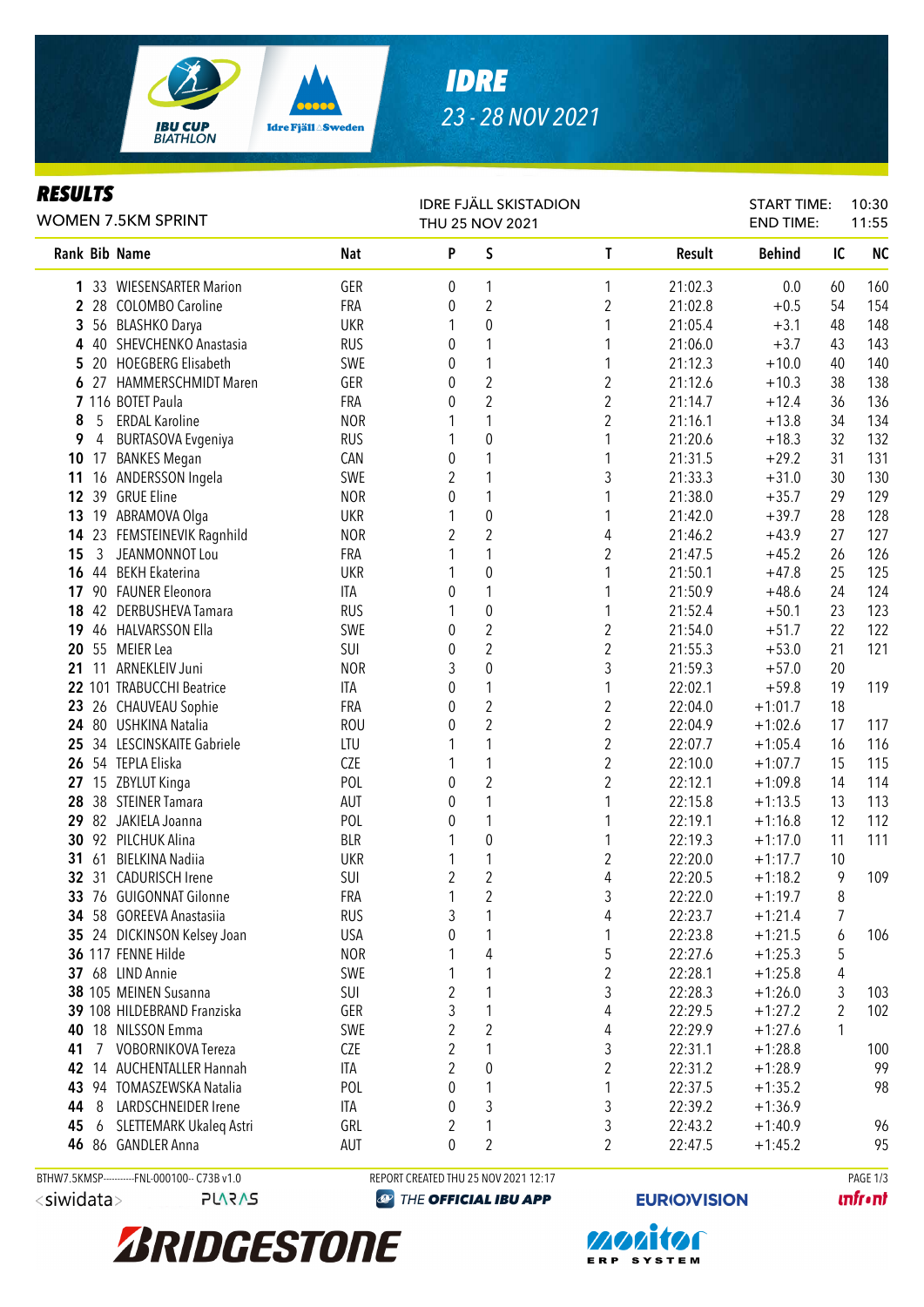

# *IDRE 23 - 28 NOV 2021*

#### *RESULTS*

| rljvlij<br><b>WOMEN 7.5KM SPRINT</b>         |            | <b>IDRE FJÄLL SKISTADION</b><br>THU 25 NOV 2021 |                                      |                         |                     | <b>START TIME:</b><br><b>END TIME:</b> | 10:30<br>11:55  |
|----------------------------------------------|------------|-------------------------------------------------|--------------------------------------|-------------------------|---------------------|----------------------------------------|-----------------|
| <b>Rank Bib Name</b>                         | <b>Nat</b> | P                                               | S                                    | T                       | Result              | <b>Behind</b>                          | <b>NC</b><br>IC |
| 47 99 NOSKOVA Ekaterina                      | <b>RUS</b> | 1                                               | 3                                    | 4                       | 22:48.0             | $+1:45.7$                              |                 |
| 48 78 VOLKEN Flurina                         | SUI        | 2                                               | 1                                    | 3                       | 22:49.4             | $+1:47.1$                              |                 |
| 49 95 KARNITSKAYA Natallia                   | <b>BLR</b> | 0                                               | 1                                    | 1                       | 22:52.5             | $+1:50.2$                              | 92              |
| 50 52 REMENOVA Zuzana                        | <b>SVK</b> | 2                                               | $\pmb{0}$                            | $\overline{\mathbf{c}}$ | 22:53.3             | $+1:51.0$                              | 91              |
| 51 79 KO Eunjung                             | <b>KOR</b> | 0                                               | $\overline{2}$                       | $\overline{c}$          | 22:53.9             | $+1:51.6$                              | 90              |
| 52 50 HORCHLER Karolin                       | GER        |                                                 | $\overline{2}$                       | 3                       | 22:57.9             | $+1:55.6$                              |                 |
| 53 97 JANDOVA Tereza                         | CZE        |                                                 | $\pmb{0}$                            | 1                       | 22:58.1             | $+1:55.8$                              | 88              |
| 54 104 MEZDREA Andreea                       | <b>ROU</b> | 0                                               | $\mathfrak{Z}$                       | 3                       | 23:01.4             | $+1:59.1$                              | 87              |
| 55 67 KAVALEUSKAYA Yuliya                    | <b>BLR</b> | 0                                               | $\mathfrak{Z}$                       | 3                       | 23:01.7             | $+1:59.4$                              | 86              |
| AKHATOVA Lyudmila<br>56<br>- 9               | KAZ        | 0                                               | $\overline{2}$                       | $\overline{2}$          | 23:04.2             | $+2:01.9$                              | 85              |
| 57 35 BENED Camille                          | FRA        | 0                                               | $\overline{4}$                       | 4                       | 23:04.8             | $+2:02.5$                              |                 |
| 58<br>2<br>GHILENKO Alla                     | <b>MDA</b> | 0                                               | 3                                    | 3                       | 23:10.8             | $+2:08.5$                              | 83              |
| 59 75 KERANEN Noora Kaisa                    | <b>FIN</b> | 0                                               | $\sqrt{2}$                           | $\overline{2}$          | 23:13.9             | $+2:11.6$                              | 82              |
| 60 103 KRYVONOS Anna                         | <b>UKR</b> | 0                                               | 1                                    | 1                       | 23:14.8             | $+2:12.5$                              |                 |
| 61 100 WEN Ying                              | <b>CHN</b> | 0                                               | $\overline{2}$                       | $\overline{2}$          | 23:15.4             | $+2:13.1$                              | 80              |
| 62 22 INNERHOFER Katharina                   | AUT        | $\overline{2}$                                  | 4                                    | 6                       | 23:17.7             | $+2:15.4$                              | 79              |
| 63 69 DING Yuhuan                            | <b>CHN</b> | 2                                               | $\overline{2}$                       | 4                       | 23:19.2             | $+2:16.9$                              | 78              |
| 64 49 KEBINGER Hanna                         | GER        |                                                 | $\overline{2}$                       | 3                       | 23:22.1             | $+2:19.8$                              |                 |
| 65 93 KOCERGINA Natalja                      | LTU        |                                                 | $\overline{2}$                       | 3                       | 23:23.2             | $+2:20.9$                              | 76              |
| 66 113 ABE Mariya                            | <b>KOR</b> |                                                 | 1                                    | $\overline{2}$          | 23:23.4             | $+2:21.1$                              | 75              |
| 67 63 SPARK Lisa Maria                       | GER        | 1                                               | 3                                    | 4                       | 23:27.5             | $+2:25.2$                              |                 |
| 68 30 GERBULOVA Natalia                      | <b>RUS</b> | 2                                               | 3                                    | 5                       | 23:28.3             | $+2:26.0$                              |                 |
| 68 83 SHERRINGTON Jenna                      | CAN        | 0                                               | $\overline{2}$                       | $\overline{c}$          | 23:28.3             | $+2:26.0$                              | 73              |
| 53 GWIZDON Magdalena<br>70                   | POL        | 3                                               | 1                                    | 4                       | 23:34.1             | $+2:31.8$                              |                 |
| 71 96 KUUTTINEN Heidi                        | <b>FIN</b> | 1                                               | 1                                    | $\boldsymbol{2}$        | 23:39.2             | $+2:36.9$                              | 70              |
| 72 47 ZINGERLE Linda                         | <b>ITA</b> | 2                                               | $\sqrt{3}$                           | 5                       | 23:41.5             | $+2:39.2$                              |                 |
| 73<br>32 KOZICA Anika                        | <b>CRO</b> | $\pmb{0}$                                       | 3                                    | 3                       | 23:41.8             | $+2:39.5$                              | 68              |
| 74 70 NORDVANG Randi Sollid                  | <b>NOR</b> | 3                                               | $\overline{2}$                       | 5                       | 23:44.8             | $+2:42.5$                              |                 |
| 75 59 Ll Haorong                             | <b>CHN</b> | $\overline{2}$                                  | $\mathbf{1}$                         | 3                       | 23:45.5             | $+2:43.2$                              | 66              |
| 76 25 COTRUS Ana Larisa                      | <b>ROU</b> | 1                                               | $\overline{2}$                       | 3                       | 23:50.7             | $+2:48.4$                              | 65              |
| 21 DE MAEYER Rieke<br>77                     | BEL        |                                                 | $\pmb{0}$                            | 1                       | 23:54.7             | $+2:52.4$                              | 64              |
| 78 13 MORTON Darcie                          | AUS        | 1                                               | 1                                    | $\overline{2}$          | 23:55.3             | $+2:53.0$                              | 63              |
| 79<br>$\overline{1}$<br>REMENOVA Maria       | <b>SVK</b> | 0                                               | 4                                    | 4                       | 23:56.4             | $+2:54.1$                              | 62              |
| 80 81 VOZELJ Tais                            | SLO        | 0                                               | $\sqrt{2}$                           | $\overline{2}$          | 23:58.8             | $+2:56.5$                              | 61              |
| 81 91 GOLUBEVA Inese                         | LAT        | 0                                               | 0                                    | 0                       | 23:59.2             | $+2:56.9$                              | 59              |
| 82 12 LIGHTFOOT Amanda                       | GBR        | 3                                               | 3                                    | 6                       | 24:00.1             | $+2:57.8$                              | 57              |
| 83 37 COLEBOURN Jillian Wei-Lin              | AUS        |                                                 | $\overline{2}$                       | 3                       | 24:00.4             | $+2:58.1$                              | 55              |
| 84 109 SAHNO Liva                            | LAT        |                                                 | $\boldsymbol{0}$                     | 1                       | 24:03.7             | $+3:01.4$                              | 53              |
| 85 111 GOWLING Gillian                       | CAN        | 3                                               | 1                                    | 4                       | 24:06.5             | $+3:04.2$                              | 51              |
| 86 10 LEHTONEN Venla                         | <b>FIN</b> | 3                                               | $\overline{\mathbf{c}}$              | 5                       | 24:18.4             | $+3:16.1$                              | 49              |
| 87 51 LAARI Sanna                            | <b>FIN</b> | 0                                               | 4                                    | 4                       | 24:18.5             | $+3:16.2$                              |                 |
| 88 43 SEPANDJ Darya                          | CAN        | 3                                               | $\overline{2}$                       | 5                       | 24:24.9             | $+3:22.6$                              |                 |
| 89 71 MACHYNIAKOVA Julia                     | <b>SVK</b> | $\overline{2}$                                  | 1                                    | 3                       | 24:30.1             | $+3:27.8$                              | 43              |
| 90 41 GAIM Grete                             | <b>EST</b> | 2                                               | $\overline{2}$                       | 4                       | 24:39.1             | $+3:36.8$                              | 41              |
| 29 TANAKA Kirari<br>91                       | <b>JPN</b> | 1                                               | 3                                    | 4                       | 24:41.7             | $+3:39.4$                              | 39              |
| 92 62 LEJSEK Klara                           | CZE        | 4                                               | $\overline{2}$                       | 6                       | 24:51.8             | $+3:49.5$                              |                 |
| BTHW7.5KMSP-----------FNL-000100-- C73B v1.0 |            |                                                 | REPORT CREATED THU 25 NOV 2021 12:17 |                         |                     |                                        | PAGE 2/3        |
| <siwidata><br/><b>PLARAS</b></siwidata>      | $\bigcirc$ |                                                 | THE OFFICIAL IBU APP                 |                         | <b>EURIO)VISION</b> |                                        | <b>unfront</b>  |